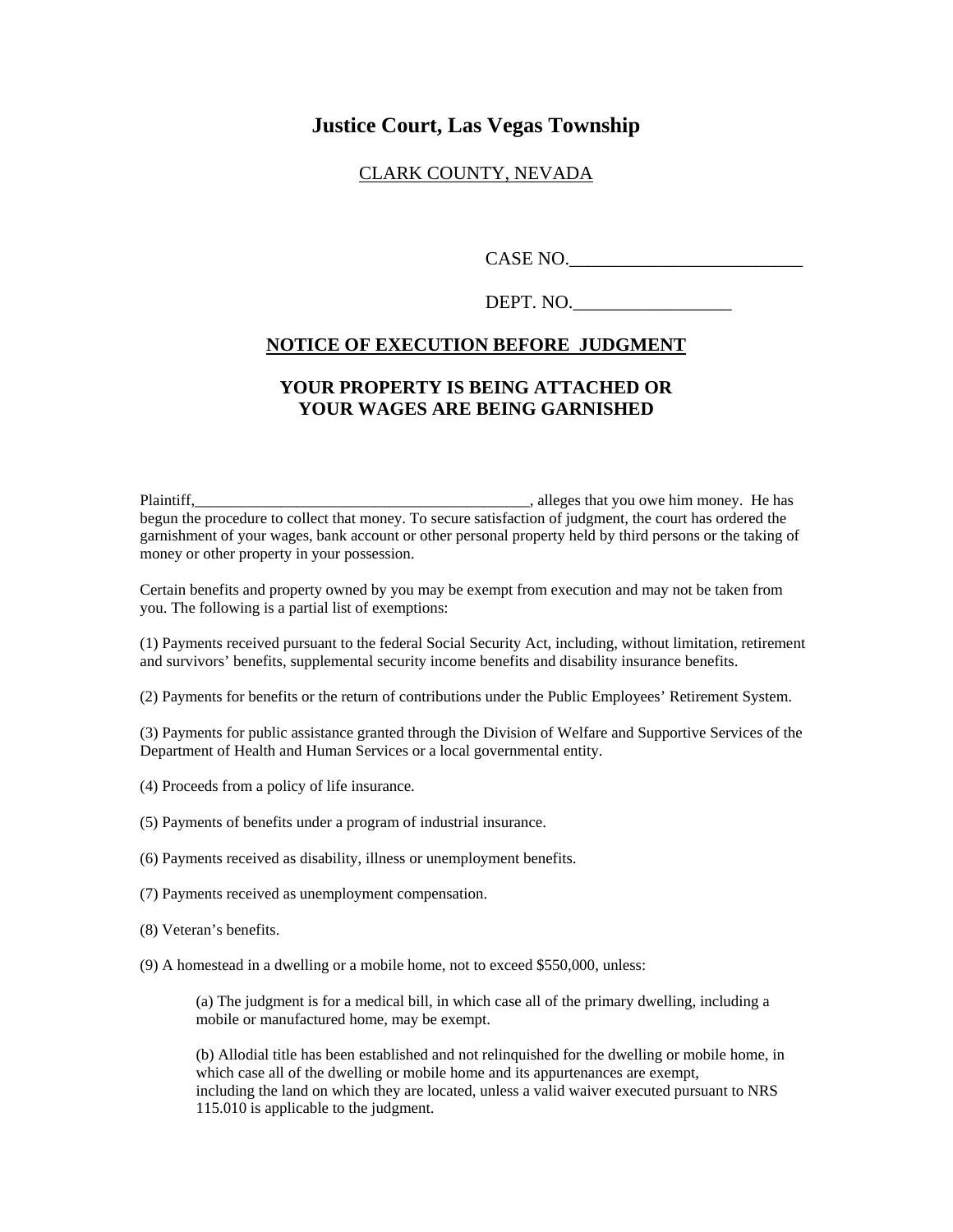(10) All money reasonably deposited with a landlord by you to secure an agreement to rent or lease a dwelling that is used by you as your primary residence, except that such money is not exempt with respect to a landlord or his successor in interest who seeks to enforce the terms of the agreement to rent or lease the dwelling.

(11) A vehicle, if your equity in the vehicle is less than \$15,000.

(12) Seventy-five percent of the take-home pay for any workweek, unless the weekly take-home pay is less than 50 times the federal minimum hourly wage, in which case the entire amount may be exempt.

(13) Money, not to exceed \$500,000 in present value, held in:

(a) An individual retirement arrangement which conforms with the applicable limitations and requirements of section 408 or 408A of the Internal Revenue Code, 26 U.S.C. §§ 408 and 408A;

(b) A written simplified employee pension plan which conforms with the applicable limitations and requirements of section 408 of the Internal Revenue Code, 26 U.S.C. § 408;

(c) A cash or deferred arrangement that is a qualified plan pursuant to the Internal Revenue Code;

(d) A trust forming part of a stock bonus, pension or profit-sharing plan that is a qualified plan pursuant to sections 401 et seq. of the Internal Revenue Code, 26 U.S.C. §§ 401 et seq.; and

(e) A trust forming part of a qualified tuition program pursuant to chapter 353B of NRS, any applicable regulations adopted pursuant to chapter 353B of NRS and section 529 of the Internal Revenue Code, 26 U.S.C. § 529, unless the money is deposited after the entry of a judgment against the purchaser or account owner or the money will not be used by any beneficiary to attend a college or university.

(14) All money and other benefits paid pursuant to the order of a court of competent jurisdiction for the support, education and maintenance of a child, whether collected by the judgment debtor or the State.

(15) All money and other benefits paid pursuant to the order of a court of competent jurisdiction for the support and maintenance of a former spouse, including the amount of any arrearages in the payment of such support and maintenance to which the former spouse may be entitled.

(16) Regardless of whether a trust contains a spendthrift provision:

(a) A present or future interest in the income or principal of a trust, if the interest has not been distributed from the trust;

(b) A remainder interest in the trust whereby a beneficiary of the trust will receive property from the trust outright at some time in the future under certain circumstances;

(c) A discretionary power held by a trustee to determine whether to make a distribution from the trust, if the interest has not been distributed from the trust;

(d) The power to direct dispositions of property in the trust, other than such a power held by a trustee to distribute property to a beneficiary of the trust;

(e) Certain powers held by a trust protector or certain other persons;

(f) Any power held by the person who created the trust; and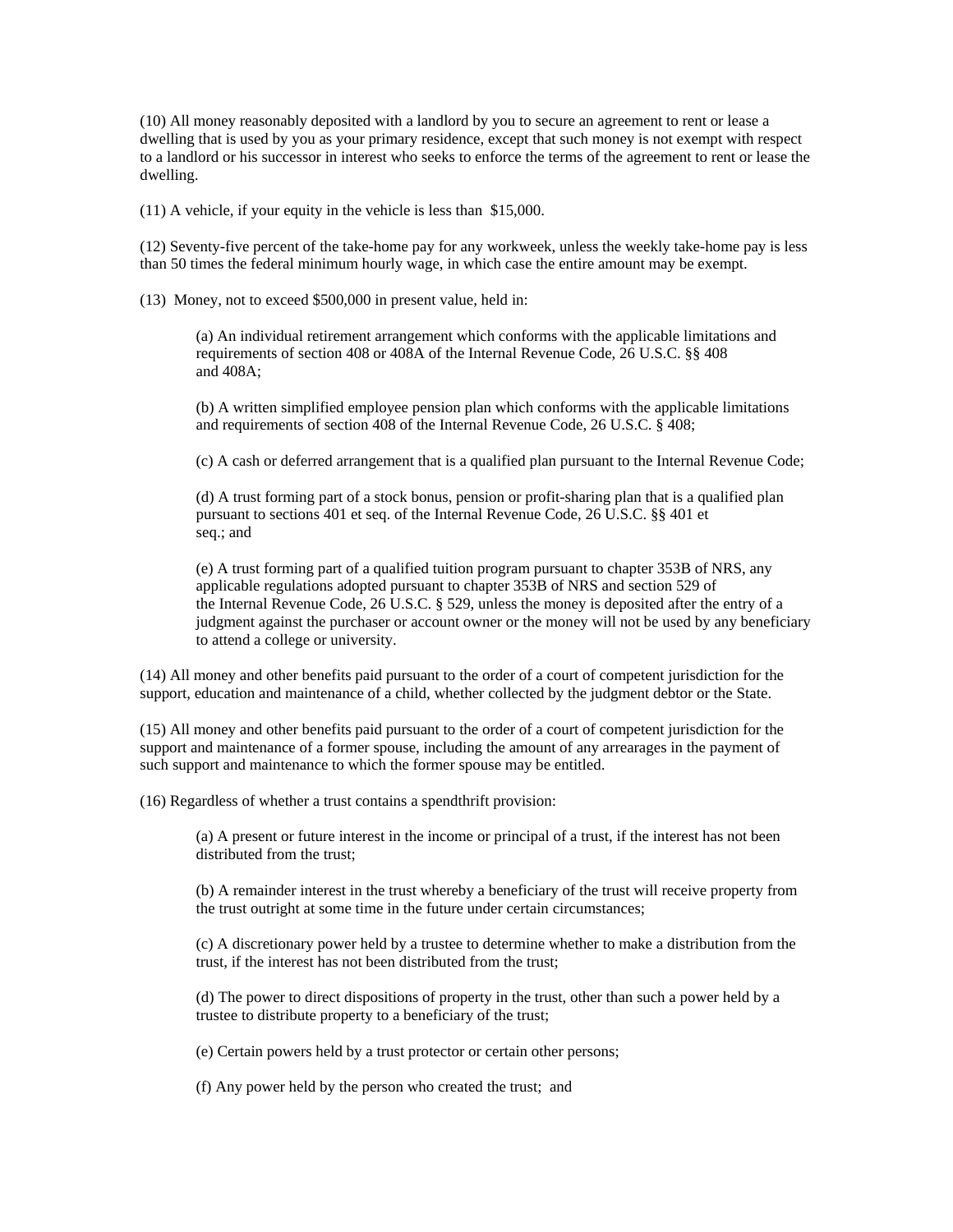(g) Any other property of the trust that has not been distributed from the trust. Once the property is distributed from the trust, the property is subject to execution.

(17) If a trust contains a spendthrift provision:

(a) A mandatory interest in the trust in which the trustee does not have discretion concerning whether to make the distribution from the trust, if the interest has not been distributed from the trust;

(b) A support interest in the trust in which the standard for distribution may be interpreted by the trustee or a court, if the interest has not been distributed from the trust; and

(c) Any other property of the trust that has not been distributed from the trust. Once the property is distributed from the trust, the property is subject to execution.

(18) A vehicle for use by you or your dependent which is specially equipped or modified to provide mobility for a person with a permanent disability.

(19) A prosthesis or any equipment prescribed by a physician or dentist for you or your dependent.

(20) Payments, in an amount not to exceed \$16,150, received as compensation for personal injury, not including compensation for pain and suffering or actual pecuniary loss, by the judgment debtor or by a person upon whom the judgment debtor is dependent at the time the payment is received.

(21) Payments received as compensation for the wrongful death of a person upon whom the judgment debtor was dependent at the time of the wrongful death, to the extent reasonably necessary for the support of the judgment debtor and any dependent of the judgment debtor.

(22) Payments received as compensation for the loss of future earnings of the judgment debtor or of a person upon whom the judgment debtor is dependent at the time the payment is received, to the extent reasonably necessary for the support of the judgment debtor and any dependent of the judgment debtor.

(23) Payments received as restitution for a criminal act.

(24) Personal property, not to exceed \$1,000 in total value, if the property is not otherwise exempt from execution.

(25) A tax refund received from the earned income credit provided by federal law or a similar state law.

(26) Stock of a corporation described in subsection 2 of NRS 78.746 except as set forth in that section.

These exemptions may not apply in certain cases such as proceedings to enforce a judgment for support of a child or a judgment of foreclosure on a mechanic's lien. You should consult an attorney immediately to assist you in determining whether your property or money is exempt from execution. If you cannot afford an attorney, you may be eligible for assistance through Nevada Legal Services.